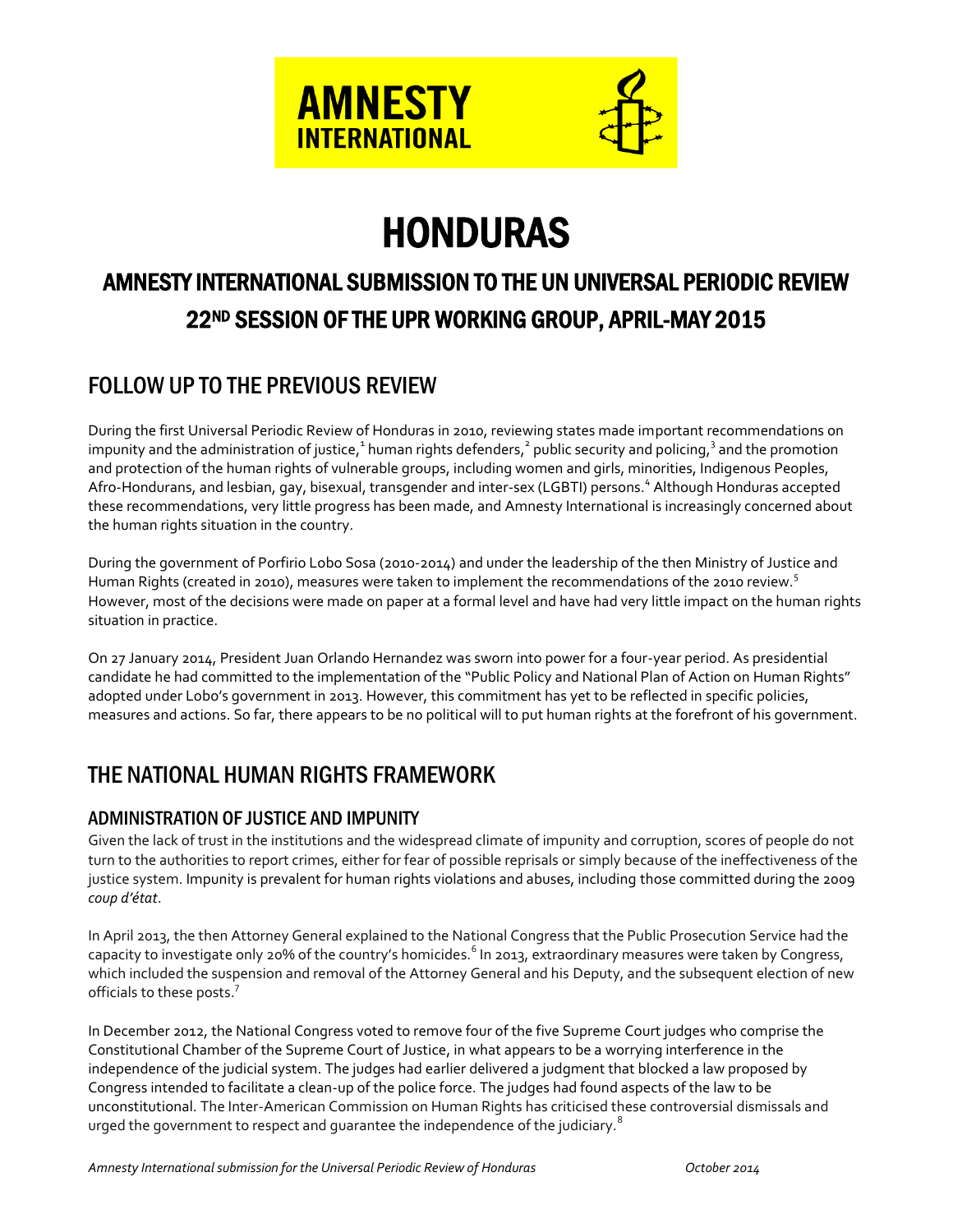# THE HUMAN RIGHTS SITUATION ON THE GROUND

#### HUMAN RIGHTS DEFENDERS

In recent years, scores of human rights defenders, including Indigenous and peasant leaders, LGBTI activists, justice officials and journalists, have been victims of human rights violations and abuses. Some have been killed and others have been subjected to physical violence, kidnapping, threats and verbal abuse in reprisal for their human rights work. Both state and non-state actors appear to be implicated in the attacks.

In July 2013, three human rights defenders were killed in less than two weeks. <sup>9</sup> One of them was Tomás García, an Indigenous leader and deputy mayor in his local community. On 15 July, he was shot dead by the army during a demonstration against a hydro-electric power project in Santa Barbara, western Honduras. His 17 year-old son was also shot and wounded.<sup>10</sup>

On 7 December 2013, journalist Juan Carlos Argeñal was shot dead in his house in Danlí, department of El Paraíso. He was a correspondent for *Radio Globo* and *Globo TV*, as well as the owner of a local TV station and a political activist. Later, his brother Mario Argeñal became the target of intimidation and harassment for having demanded justice from the authorities.<sup>11</sup>

On 27 August 2014, prominent *campesino* (peasant farmer) leader Margarita Murillo was shot dead in the community of El Planón, north-western Honduras. The fatal attack occurred after she had reported being under surveillance and receiving threats.<sup>12</sup>

Although Amnesty International has documented scores of cases of human rights violations and abuses against human rights defenders in the last five years, the organization is aware of only one case where those responsible have been prosecuted, convicted and sentenced.

In June 2014, Congress discussed a first draft of a Law to Protect Journalists, Human Rights Defenders and Justice System Workers (*Ley de Protección para los Defensores de Derechos Humanos, Periodistas, Comunicadores Sociales y Operadores de Justicia*). In August 2014, following national and international pressure, the draft law was finally shared with civil society. However, the law is yet to be approved. A mechanism for the effective protection of those at risk is also yet to be established.

#### OTHER GROUPS IN SITUATIONS OF VULNERABILITY

**Indigenous Peoples and Garífuna (Afro-descendant) communities** suffer discrimination and inequalities, including in relation to their rights to land, housing, water, health and education. Large-scale projects have been carried out on their lands without consultation or their free, prior and informed consent. Indigenous and Garífuna leaders have reportedly faced fabricated criminal charges and been the target of attacks and intimidation in reprisal for their human rights work.<sup>13</sup> On 17 July 2014, members of a Garífuna community in the north-east, including human rights defender Miriam Miranda, were temporarily abducted by heavily armed men after they discovered an illegal runway used by drug traffickers on their territory.<sup>14</sup>

Long-standing disputes over land between **peasant communities** and powerful landowners is one of the underlying causes of the high levels of violence faced by peasant communities. Local organizations in the Bajo Aguán region claim that in the past five years there have been over 120 killings related to land disputes. On 22 September 2012, human rights lawyer Antonio Trejo Cabrera was shot dead in Tegucigalpa. He had earlier received death threats linked to his work representing three peasant cooperatives embroiled in a complex land-rights dispute in Bajo Aguán. Antonio Trejo had helped *campesino* communities gain legal rights to land in the valley and was due to travel to Washington, DC in October 2012 to take part in hearings at the Inter-American Commission on Human Rights.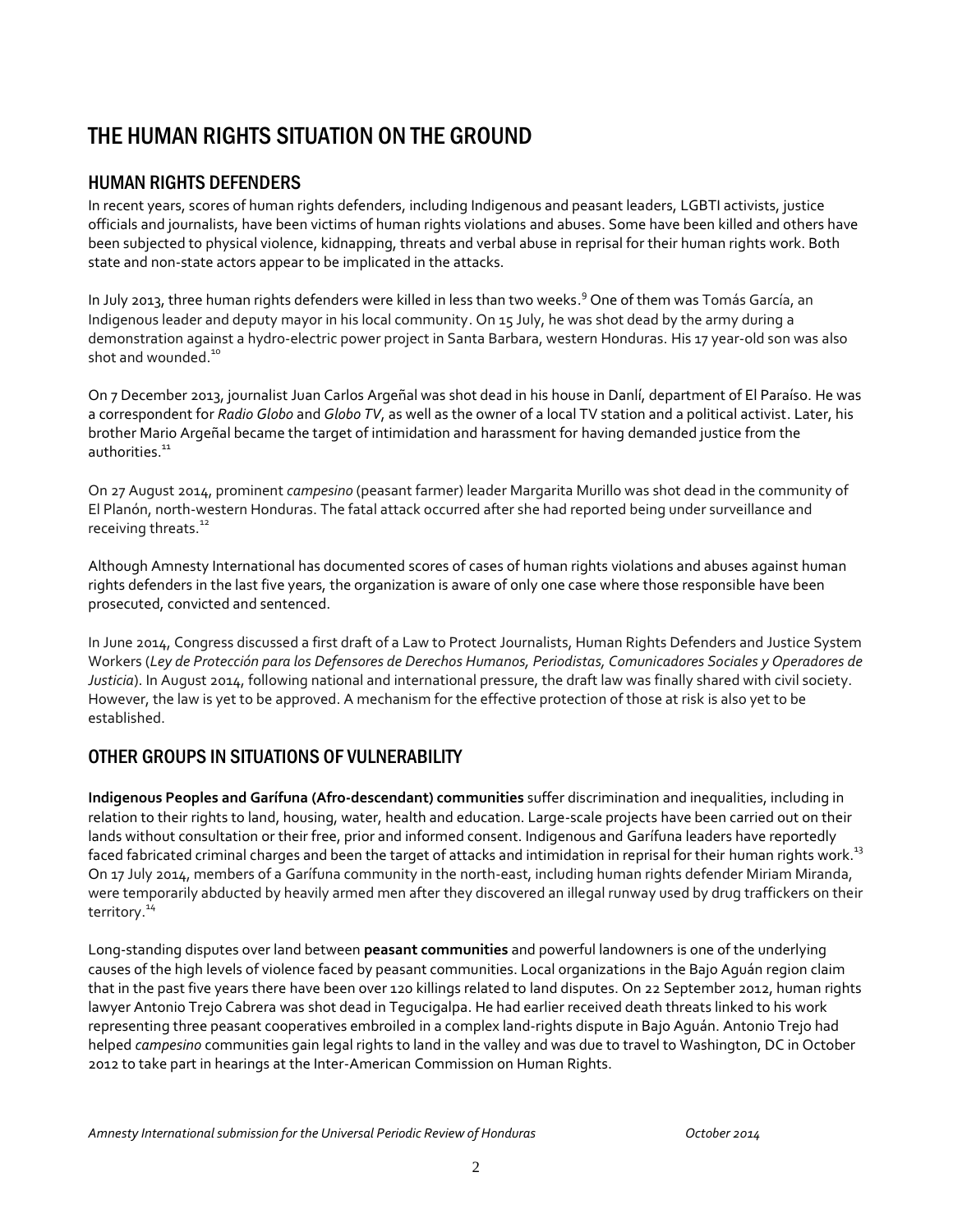In August 2014, the Commission expressed serious concern about the situation in the Bajo Aguán region following a series of violent evictions, during which a number of *campesino* leaders were threatened and arrested. The leaders were the beneficiaries of precautionary measures granted by the Commission on May 2014.<sup>15</sup>

Violence against **women and girls** is rife, with civil society groups reporting 636 femicides in 2013, the highest number since 2005.<sup>16</sup> More recently, between December 2013 and January 2014, there was a wave of killings of female sex workers in San Pedro Sula city, northern Honduras.<sup>17</sup> At the beginning of 2013, the Honduran Criminal Code was reformed to establish the crime of femicide.

Abortion is banned without any exception under the law. The government is yet to re-establish the legality of the Emergency Contraceptive Pill, as a 2009 decree (*Acuerdo Ministerial*) concerning contraception issued by the *de facto* authorities still remains in place.

**Lesbian, gay, bisexual, transgender and inter-sex (LGBTI)** persons suffer discrimination and violence. The Criminal Code was reformed in 2013, enabling the punishment of hate crimes, but has yet to be implemented. Worryingly, some Congress members have attempted to get the reform repealed. When LGBTI persons approach state institutions, such as the police, they risk further discrimination and abuse.

Poverty and extreme poverty undermine the ability of large sectors of society to access their human rights. More than 60% of the population live in poverty, and more than 40% in extreme poverty.<sup>18</sup> Many Hondurans leave the country as **irregular migrants** to escape violence, to fulfill their most immediate needs, or in search of a better future. Almost 50% of the population is under 18 years of age, and many of those leaving the country are unaccompanied minors. During their journey, irregular migrants are highly vulnerable and risk of becoming victims of human rights violations or abuses abroad. $19$ 

#### PUBLIC SECURITY

Honduras has the world's highest homicide rate with 90.4 homicides per 100,000 people in 2012.<sup>20</sup> Impunity is endemic, and the levels of organized and common crime are high. In response to the high levels of insecurity and the weakness, lack of credibility and widespread corruption of the National Police, there has been a growing militarization of the country. Various groups are now in charge of policing, including the Inter-institutional Security Force (*Fuerza de Seguridad Interinstitucional* – Fusina), the TIGRES Unit (Investigation Troop and Security Special Response Group) and the Public Order Military Police (*Policía Militar de Orden Público*).

There are concerns that these groups have not received adequate human rights training, and that they have committed human rights violations on a number of occasions. For example, in April 2013, Wilmer Sabillón, a young man who was on a fishing trip near his home, was shot by a navy officer for no apparent reason. Late in the evening of 26 May 2012, 15 year-old Ebed Yánez was shot dead on his way to meet a friend for failing to stop at an army checkpoint.

In addition, there appears to be a proliferation of firearms and private security companies operating in the country. Given the high levels of insecurity, many people possess and carry firearms to protect themselves. It is legally permitted to possess and carry up to five firearms. Private security companies, far from being a solution to the problem, have in some cases become yet another aggravating factor of the human rights situation. Following a visit in 2013, the UN Working Group on the Use of Mercenaries highlighted that in many cases companies were committing abuses, with the permission or participation of the police and the military, and with complete impunity.<sup>21</sup>

### RECOMMENDATIONS FOR ACTION BY THE STATE UNDER REVIEW

#### **Amnesty International calls on the government of Honduras to:**

#### *National human rights framework*

Take concrete actions to implement the "Public Policy and National Plan of Action on Human Rights".

*Amnesty International submission for the Universal Periodic Review of Honduras October 2014*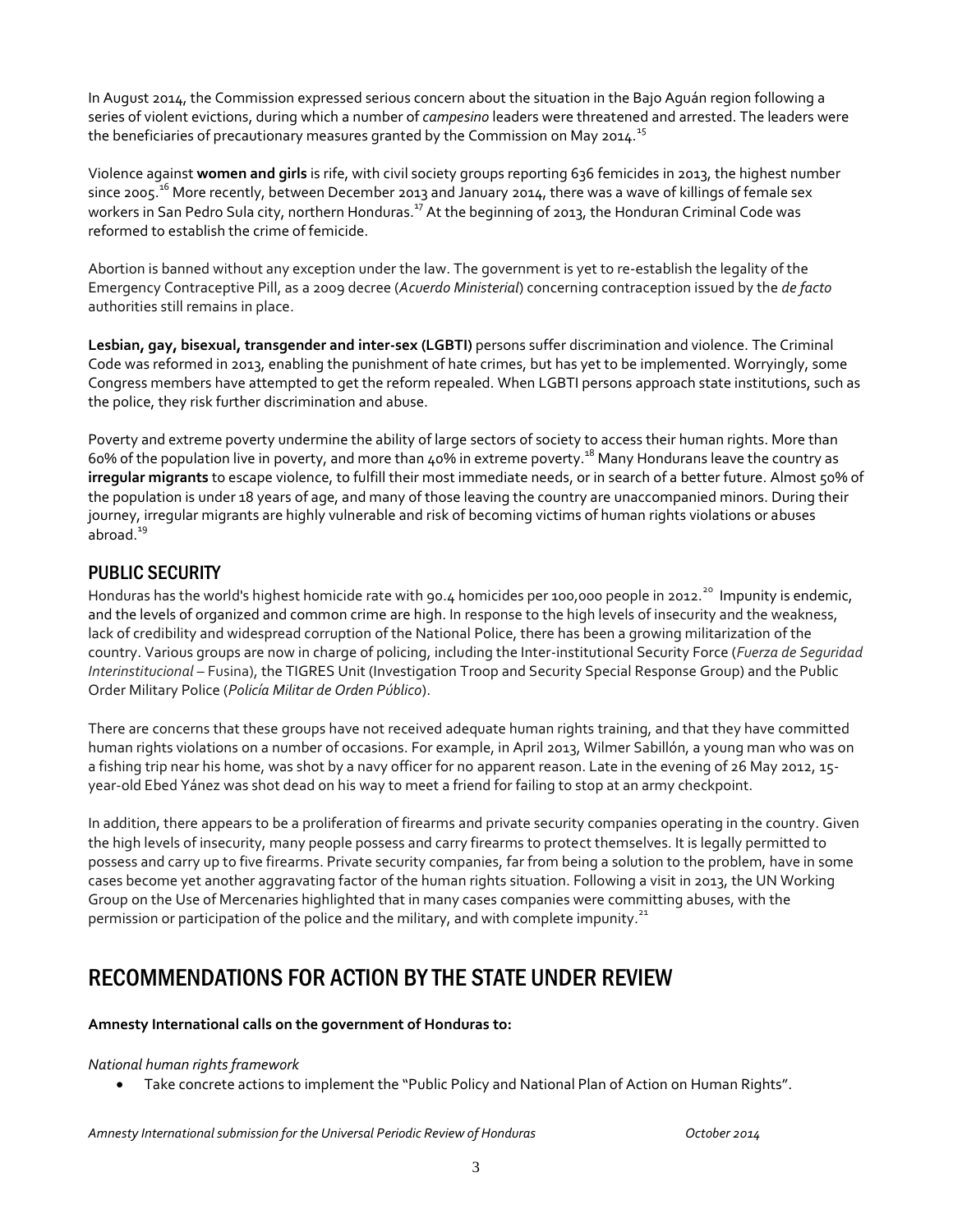#### *Administration of justice and impunity*

- Strengthen and guarantee the autonomy, independence and impartiality of the judiciary, including by adopting safeguards to prevent irregular dismissals and appointments;
- Adopt all necessary measures to guarantee effective and fair access to the justice system for all, without discrimination, including protocols to enable equal access to people in situations of vulnerability;
- Guarantee that all complaints of human rights violations or abuses committed by the police, armed forces, members of private security companies or any other actors, are promptly, independently and exhaustively investigated and sanctioned, and that the victims have access to remedy and reparation.

#### *Human rights defenders*

- Approve and implement the "Law to Protect Journalists, Human Rights Defenders and Justice System Workers", and provide adequate financial and human resources to establish an effective state mechanism to protect those at risk, incorporating a gender and differentiated approach to the protection of those at risk;
- Adopt procedural safeguards within the criminal justice system to prevent its misuse against human rights defenders, in line with the 2013 UN Human Rights Council Resolution on Protecting Human Rights Defenders (A/HRC/RES/22/6);
- Ensure that investigations into attacks and threats against human rights defenders result in the punishment of the perpetrators and reparation for damages caused;
- Comply with the recommendations of the UN Special Rapporteur on the situation of human rights defenders following her visit to Honduras in 2012, and with the recommendations of the Inter-American Commission on Human Rights on this matter;
- Ensure that human rights defenders can freely carry out their activities without unfair restrictions or fear of reprisals, and make the authorities at all levels fully aware of the international standards that protect them, including the UN Declaration on Human Rights Defenders.

#### *Indigenous Peoples and Afro-descendent communities*

- Guarantee the human rights, both individual and collective, of Indigenous Peoples and Garífuna communities, including by ensuring their effective access to health, education, housing and other basic services, and the participation of their members, particularly women, in the formulation of policies and practices;
- Prevent and ensure that human rights violations and abuses against these communities and their leaders are investigated and punished, with reparation provided to the victims, whether the crimes were perpetrated by state or non-state actors;
- Guarantee the right to free, prior and informed consultation and consent for Indigenous Peoples and Garífuna communities when projects affect their ancestral lands or territories, as established in international human rights law.

#### *Peasant communities*

- Take measures to fairly redistribute land, ensuring that people in a particularly vulnerable or disadvantaged situation, such as rural women, are able to participate under equal conditions;
- Take measures to prevent human rights violations and abuses committed in the context of land redistribution, and to ensure that any such violations or abuses whether committed by state or non-state actors, are investigated and punished and reparations provided;
- Comply with the precautionary measures ordered by the Inter-American Commission of Human Rights in relation to the peasant communities and their leaders.

#### *Rights of women and girls*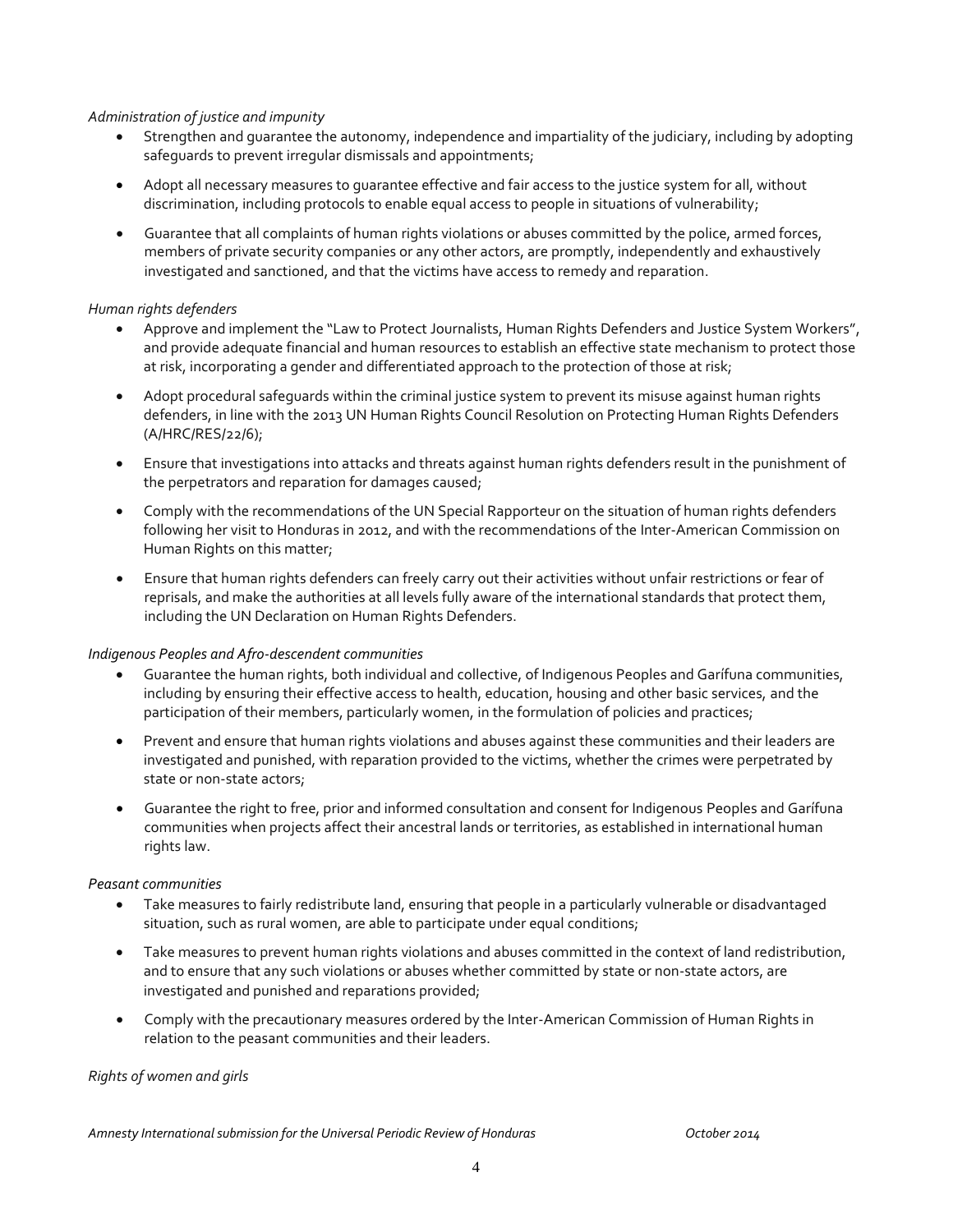- Guarantee the protection and the effective access to justice of women victims of violence, including by providing sufficient resources and gender-sensitive training to law enforcement personnel, the judiciary and healthservice, and by undertaking effective and gender-sensitive investigations and prosecuting those responsible.
- Take all necessary measures to ensure the effective implementation of Article 321 of the Criminal Code, which sanctions the crime of femicide;
- Guarantee safe access to appropriate sexual and reproductive health services, including access to emergency contraception; repeal laws criminalizing abortion and ensure access to save abortion both in law and in practice, at a minimum in cases where the pregnancy poses a risk to the life or the physical or mental health of the woman or girl, where the foetus will be unable to survive outside the womb, and where the pregnancy is the result of rape or incest;
- Ratify the Optional Protocol to the Convention on the Elimination of All Forms of Discrimination Against Women.

#### *LGBTI persons*

- Take all necessary measures to ensure the effective implementation of Article 321 of the Criminal Code, which sanctions hate crimes;
- Promote, guarantee and implement differentiated protocols to enable fair and impartial access to the justice system, both at the investigative stage and during prosecution and punishment of hate crimes;
- Adopt and implement policies and programmes that promote tolerance to sexual diversity and the human rights of LGBTI people.

#### *Irregular Honduran migrants*

- Adopt all necessary policies, programmes and measures to address the main factors that cause Honduran citizens to migrate elsewhere, including inequality, poverty and violence;
- Provide consular assistance to irregular Honduran migrants, who have suffered alleged human rights abuses abroad;
- Disseminate widely, in co-ordination with civil society, accessible information among communities likely to undertake irregular migration, particularly children and women. Such information should explain migrants' rights, outline patterns of abuse experienced by migrants, detail how to file complaints and secure consular assistance;
- Strengthen bilateral and regional co-operation to improve the protection of the rights of irregular migrants, including the right to access justice and the protection of children.

#### *Public security*

- Take steps to ensure that policing functions by the army is only a temporary measure, and that such tasks are strictly regulated and carried out with respect for human rights and the rule of law;
- Incorporate a human rights approach in measures intended to fight impunity and insecurity, ensuring the provision of rigorous human rights training to those in charge of security and policing functions;
- Take effective measures to reduce and control the proliferation of firearms in Honduras, and to regulate and control private security companies.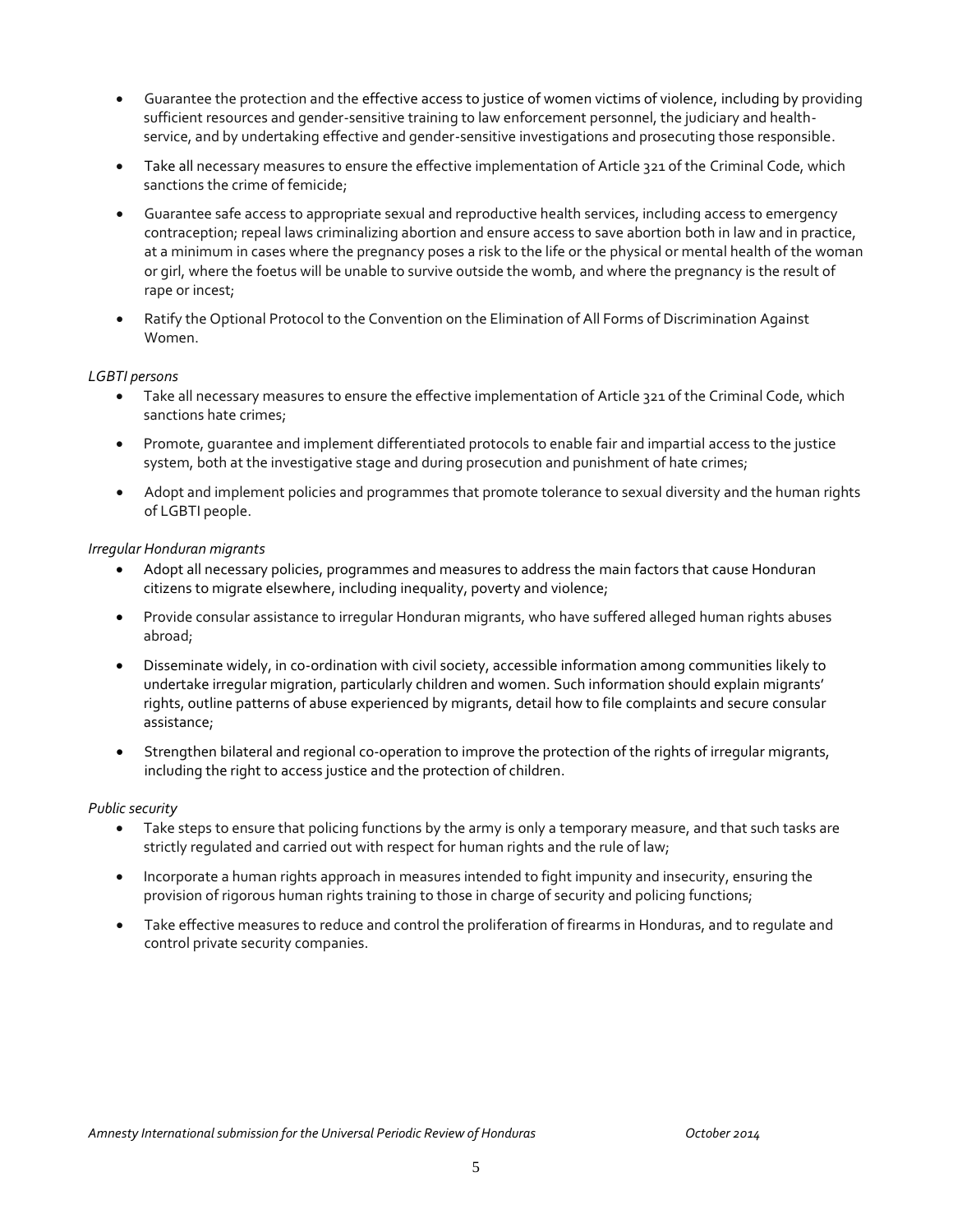# END NOTES

 $\overline{a}$ 

<sup>1</sup> Report of the Working Group on the Universal Periodic Review, Honduras, 4 January 2011 (A/HRC/16/10), recommendations 82.17 (Brazil), 82.54 (Azerbaijan), 82.55 (Ghana), 85.56 (Slovenia), 82.57 (Hungary), 82.59 (UK), 82.60 (Nigeria), 82.61 (Poland), 82.62 (Slovakia), 82.63 (Switzerland), 82.65 (Costa Rica), 82.67 (Mexico), 82.68 (Austria), 82.69 (Thailand), 82.70 (Spain), 82.71 (Austria), 82.72 (Mexico), 82.75 (Poland), 82.80 (Canada), 82.83 (Peru), 82.84 (Sweden), 82.88 (Spain), 82.89 (Argentina), 82.93 (Sweden), 82.95 (Argentina) and 82.96 (Uruguay).

 $^2$  A/HRC/16/10, recommendations 81.2 (Ireland), 82.19 (UK), 82.29 (Austria), 82.30 (Canada), 82.31 (Ireland), 82.33 (France), 82.67 (Mexico), 82.80 (Canada), 82.99 (Uruguay) and 83.9 (Chile).

<sup>3</sup> A/HRC/16/10, recommendations 82.14 (Costa Rica), 82.15 (Thailand), 82.16 (Italy), 82.22 (Switzerland), 82.27 (Argentina), 82.28 (Hungary), 82.33 (France), 82.37 (Ireland), 82.46 (Japan), 82.68 (Austria), 82.71 (Austria) and 82.90 (Netherlands).

<sup>4</sup> A/HRC/16/10, recommendations 81.1 (Czech Republic), 82.2 (Ecuador), 82.8 (Ghana), 82.9 (Spain), 82.11 (The Holy See), 82.18 (Colombia), 82.21 (Ecuador), 82.34 (Ireland), 82.35 (Ireland), 82.36 (USA), 82.37 (Ireland), 82.38 (Brazil), 82.41 Azerbaijan, 82.24 (Canada), 82.44 (Thailand), 82.45 (France), 82.46 (Japan), 82.47 (Italy), 82.80 (Canada), 82.106 (Nigeria), 82.107 (Ghana), 82.108 (Angola), 83.2 (Ecuador, Spain, France), 83.4 (Austria) and 83.12 (Austria).

5 Honduras. INFORME DE MEDIO TÉRMINO SOBRE EL AVANCE DE CUMPLIMIENTO DE LAS RECOMENDACIONES FORMULADAS AL ESTADO DE HONDURAS EN EL MARCO DEL EXAMEN PERIÓDICO UNIVERSAL, 18 de marzo de 2013. Available at: [http://lib.ohchr.org/HRBodies/UPR/Documents/Session9/HN/Honduras\\_1.pdf](http://lib.ohchr.org/HRBodies/UPR/Documents/Session9/HN/Honduras_1.pdf) (last visited on 12 September 2014)

 $^6$  According to UN figures, Honduras has the world's highest homicide rate with 90.4 homicides per 100,000 people in 2012: [http://www.unodc.org/documents/gsh/pdfs/2014\\_GLOBAL\\_HOMICIDE\\_BOOK\\_web.pdf](http://www.unodc.org/documents/gsh/pdfs/2014_GLOBAL_HOMICIDE_BOOK_web.pdf)

 $^7$ Human rights organizations described this election as unconstitutional, biased and lacking in transparency. See for example: Coalición contra la Impunidad: Elección de Fiscal es un proceso oscuro con graves irregularidades, 27 de agosto de 2013. Available at [http://defensoresenlinea.com/cms/index.php?option=com\\_content&view=article&id=2747:coalicion-contra-la-impunidad-eleccion-de](http://defensoresenlinea.com/cms/index.php?option=com_content&view=article&id=2747:coalicion-contra-la-impunidad-eleccion-de-fiscal-es-un-proceso-oscuro-con-graves-irregularidades&catid=42:seg-y-jus&Itemid=159)[fiscal-es-un-proceso-oscuro-con-graves-irregularidades&catid=42:seg-y-jus&Itemid=159](http://defensoresenlinea.com/cms/index.php?option=com_content&view=article&id=2747:coalicion-contra-la-impunidad-eleccion-de-fiscal-es-un-proceso-oscuro-con-graves-irregularidades&catid=42:seg-y-jus&Itemid=159) (last accessed on 8 September 2014)

 $^8$  IACHR. In View of Situation in Honduras, IACHR Stresses Importance of Principle of Independence of the Judiciary, 3 January 2013. Available at[: http://www.oas.org/en/iachr/media\\_center/PReleases/2013/003.asp](http://www.oas.org/en/iachr/media_center/PReleases/2013/003.asp) (last visited on 12 September 2014)

<sup>9</sup> Honduras: Amnesty International condemns the recent killings of people defending justice, equality and human rights (AMR 37/007/2013[\) http://www.amnesty.org/es/library/info/AMR37/007/2013/es](http://www.amnesty.org/es/library/info/AMR37/007/2013/es)

<sup>10</sup> HONDURAS: EL EJÉRCITO DISPARA CONTRA MANIFESTANTES EN HONDURAS, 23 July 2013 (UA: 188/13, AMR 37/006/2013), <http://www.amnesty.org/es/library/info/AMR37/006/2013/es>

<sup>11</sup> Honduras: Further information: Brother of killed journalist at risk, 4 March 2014 (AMR 37/004/2014) <http://www.amnesty.org/en/library/info/AMR37/004/2014/en>

<sup>12</sup> Honduras: *Campesino* leader shot dead in Honduras: Margarita Murillo, 2 September 2014 (AMR 37/010/2014) http://www.amnesty.org/en/library/info/AMR37/010/2014/en<http://www.amnesty.org/en/library/info/AMR37/010/2014/en>

 $13$ See for example: "Defending Human Rights in Honduras is a Crime", 22 November 2013 (AMR 37/016/2013), <http://www.amnesty.org/en/library/info/AMR37/016/2013/en>

<sup>14</sup> Honduras: Afro-descendant community at risk in Honduras, 22 July 2014 (AMR 37/009/2014), <http://www.amnesty.org/en/library/info/AMR37/009/2014/en>

<sup>15</sup> IACHR expresses concern over threats against and arrests of *campesino* leaders in Bajo Aguán, Honduras. August 29, 2014. Available at[: http://www.oas.org/en/iachr/media\\_center/PReleases/2014/094.asp](http://www.oas.org/en/iachr/media_center/PReleases/2014/094.asp) (last visited on 10 September 2014)

<sup>16</sup> See for exampl[e http://www.tiempo.hn/sucesos/noticias/en-honduras-se-comete-un-femicidio-cada-15-horas.](http://www.tiempo.hn/sucesos/noticias/en-honduras-se-comete-un-femicidio-cada-15-horas)

<sup>17</sup> Amnesty International. Honduras: Sex workers targeted and killed in Honduras (AMR 37/001/2014). Available at: <http://www.amnesty.org/en/library/info/AMR37/001/2014/en> (last visited on 11 September 2014)

<sup>18</sup> 2013 Figures, National Institute for Statistics of Honduras. Available at[: http://www.ine.gob.hn/index.php/prensa/noticias-news/140](http://www.ine.gob.hn/index.php/prensa/noticias-news/140-cifras-de-pais-2013) [cifras-de-pais-2013](http://www.ine.gob.hn/index.php/prensa/noticias-news/140-cifras-de-pais-2013) (last accessed on 18 September 2014)

<sup>19</sup> Mexico: Drop unfair charges against tortured prisoner of conscience, 23 July 2014[, http://www.amnesty.org/en/for-media/press](http://www.amnesty.org/en/for-media/press-releases/mexico-drop-unfair-charges-against-tortured-prisoner-conscience-2014-07-23-0)[releases/mexico-drop-unfair-charges-against-tortured-prisoner-conscience-2014-07-23-0](http://www.amnesty.org/en/for-media/press-releases/mexico-drop-unfair-charges-against-tortured-prisoner-conscience-2014-07-23-0)